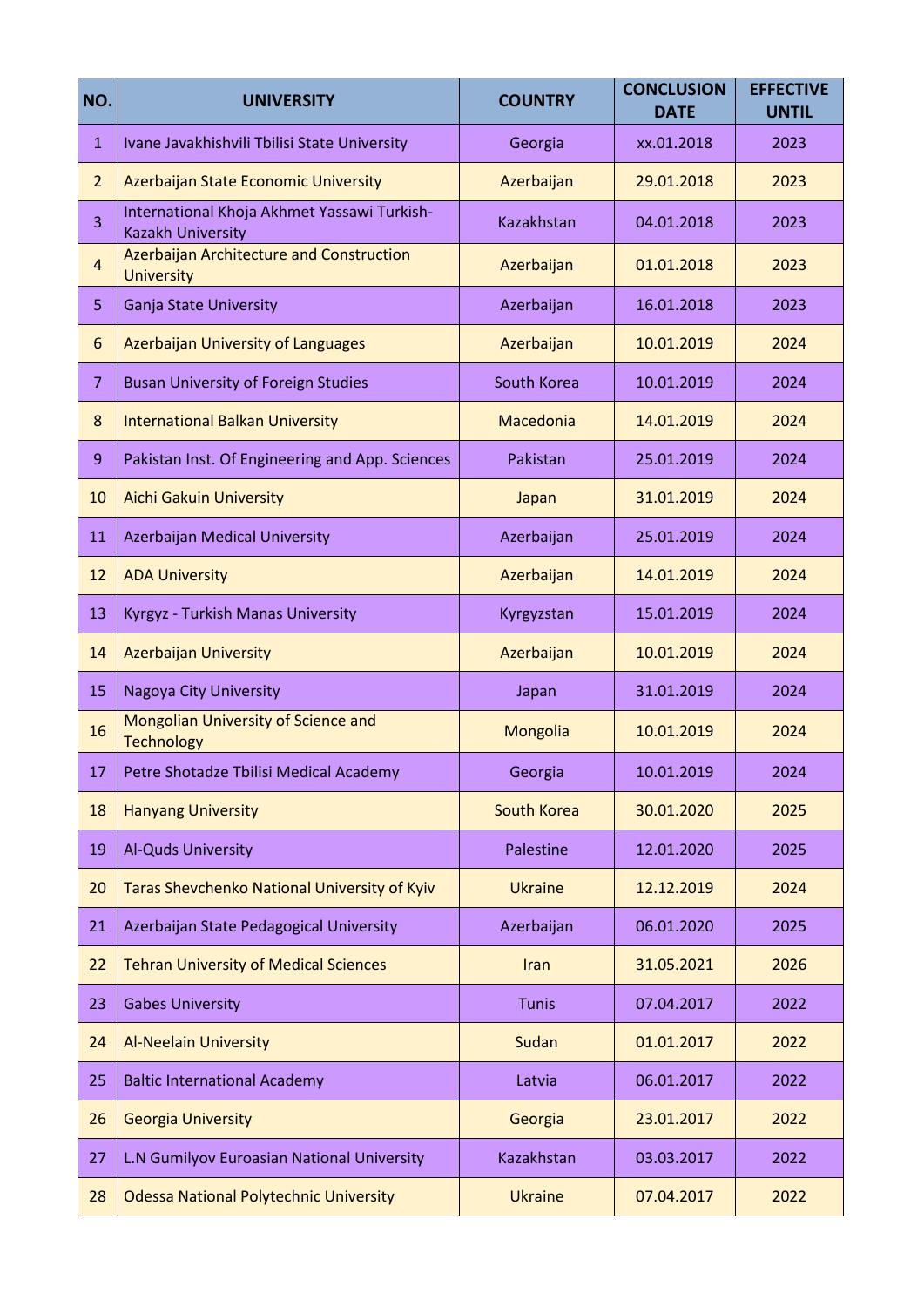| 29 | <b>International Sarajevo University</b>                                                        | Bosnia and<br>Herzegovina        | 23.05.2017 | 2022 |
|----|-------------------------------------------------------------------------------------------------|----------------------------------|------------|------|
| 30 | <b>Hankuk University of Foreign Studies</b>                                                     | South Korea                      | 31.07.2017 | 2022 |
| 31 | Jordan University of Science & Technology                                                       | Jordan                           | 22.04.2017 | 2022 |
| 32 | Mahmud Kashgari Barskani Eastern University                                                     | Kyrgyzstan                       | 14.08.2017 | 2022 |
| 33 | Ilia State University                                                                           | Georgia                          | 10.08.2017 | 2022 |
| 34 | Jusup Balasagyn Kyrgyz National University                                                      | Kyrgyzstan                       | 25.03.2021 | 2026 |
| 35 | <b>GC University Lahore</b>                                                                     | Pakistan                         | 26.09.2017 | 2022 |
| 36 | University of Sindh, Jamshoro                                                                   | Pakistan                         | 25.08.2017 | 2022 |
| 37 | Lahore College For Women University                                                             | Pakistan                         | 30.10.2017 | 2022 |
| 38 | Azerbaijan State Academy of Physical<br><b>Education and Sport</b>                              | Azerbaijan                       | 31.10.2017 | 2022 |
| 39 | <b>Baku Engineering University</b>                                                              | Azerbaijan                       | 28.11.2017 | 2022 |
| 40 | <b>KOHAT University of Science &amp; Technology</b>                                             | Pakistan                         | 15.11.2017 | 2022 |
| 41 | Universiti Teknologi Malaysia                                                                   | Malaysia                         | 30.01.2019 | 2024 |
| 42 | Baku Musical Academy after U. Hajibayov                                                         | Azerbaijan                       | 16.07.2017 | 2022 |
| 43 | K.Zhubanov Aktobe Regional State University                                                     | Kazakhstan                       | 24.01.2018 | 2023 |
| 44 | <b>Baku State University</b>                                                                    | Azerbaijan                       | 04.05.2018 | 2023 |
| 45 | <b>Michigan State University</b><br>*Valid for Project-Based International<br>Exchange Program. | <b>USA</b>                       | 15.06.2017 | 2022 |
| 46 | Dzemal Bijedic University of Mostar                                                             | <b>Bosnia and</b><br>Herzegovina | 31.01.2018 | 2023 |
| 47 |                                                                                                 |                                  |            |      |
|    | Zhetysu State University named after<br>I.Zhansugurov                                           | Kazakhstan                       | 28.02.2018 | 2023 |
| 48 | <b>Khurasan University</b>                                                                      | Afghanistan                      | 18.06.2018 | 2023 |
| 49 | Maharishi Markandeshwar (Deemed to be<br>University)                                            | India                            | 24.07.2018 | 2023 |
| 50 | Al-Farabi Kazakh National University                                                            | <b>Kazakhstan</b>                | 24.07.2018 | 2023 |
| 51 | National University Odessa Law Academy                                                          | <b>Ukraine</b>                   | 09.08.2018 | 2023 |
| 52 | Azerbaijan State Oil and Industrial University                                                  | Azerbaijan                       | 19.09.2018 | 2023 |
| 53 | <b>Azerbaijan Tourism and Management</b><br><b>University</b>                                   | Azerbaijan                       | 10.01.2019 | 2024 |
| 54 | <b>International University of Kyrgyzstan</b>                                                   | Kyrgyzystan                      | 30.01.2019 | 2024 |